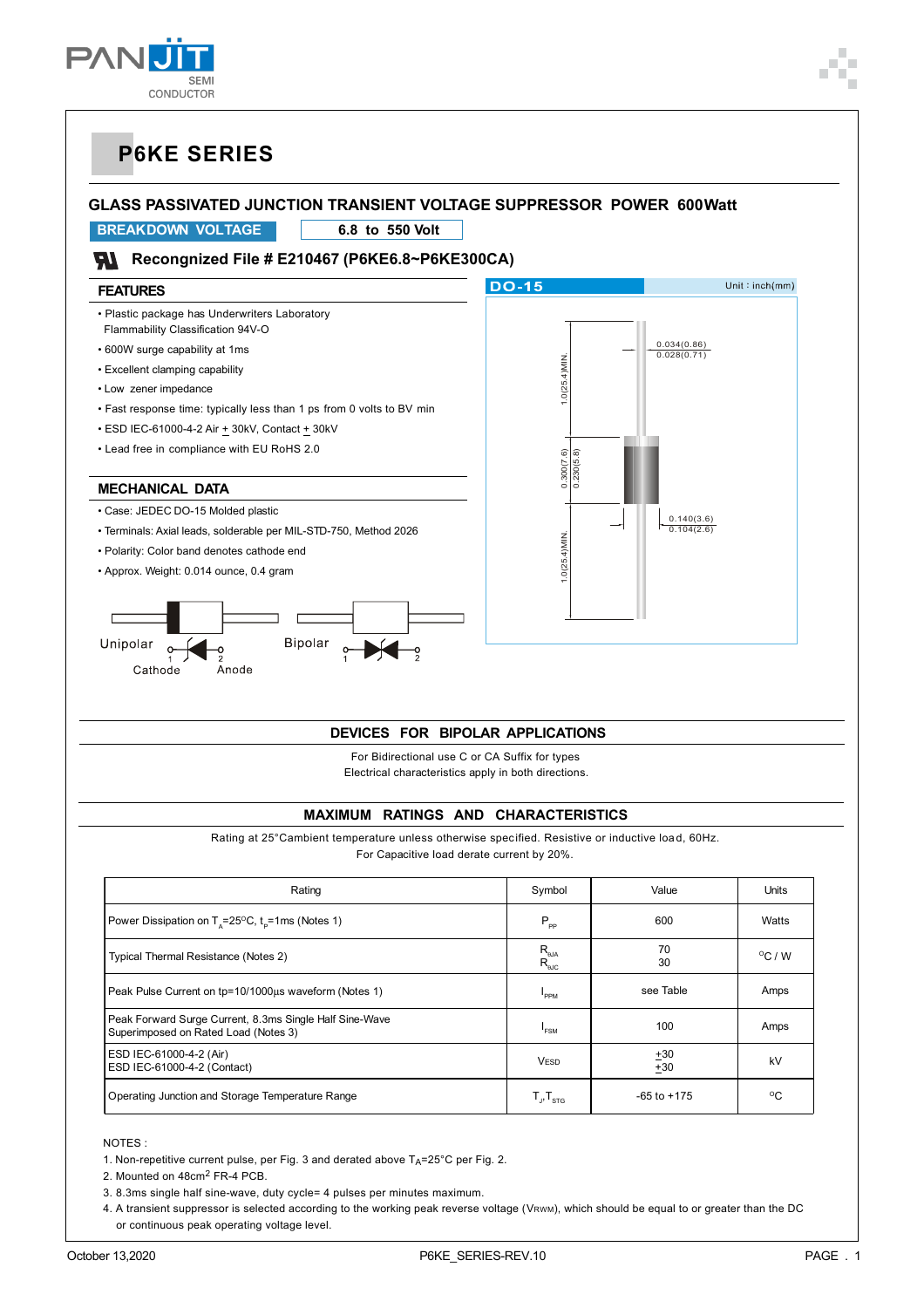

## **P6KE SERIES**

| Part Number     |                                   | Reverse<br>Stand-off<br>Breakdown Voltage<br>Voltage |              | Test<br>Reverse Leakage<br>Current |              | Max.<br>Clamp<br>Voltage | Peak<br>Pulse<br>Current<br>10/1000us 10/1000us | Marking Code |      |                    |                                     |
|-----------------|-----------------------------------|------------------------------------------------------|--------------|------------------------------------|--------------|--------------------------|-------------------------------------------------|--------------|------|--------------------|-------------------------------------|
|                 |                                   | VRWM<br>(Notes 4)                                    | VBR @ IT     |                                    | Iт           | IR @ VRWM                |                                                 | $Vc$ $@$ IPP | PP   |                    |                                     |
| UNI             | BI<br>$\vee$                      |                                                      | Min.<br>V    | Max.<br>V                          | mA           | UNI<br>μA                | BI<br>μA                                        | V            | Α    | UNI                | BI                                  |
|                 | 600W Transient Voltage Suppressor |                                                      |              |                                    |              |                          |                                                 |              |      |                    |                                     |
| P6KE6.8         | <b>P6KE6.8C</b>                   | 5.5                                                  | 6.12         | 7.48                               | 10           | 1000                     | 2000                                            | 10.8         | 56   | P6KE6.8            | <b>P6KE6.8C</b>                     |
| P6KE6.8A        | P6KE6.8CA                         | 5.8                                                  | 6.45         | 7.14                               | 10           | 1000                     | 2000                                            | 10.5         | 57   | P6KE6.8A           | P6KE6.8CA                           |
| <b>P6KE7.5</b>  |                                   | 6.05                                                 |              |                                    | 10           | 500                      | 1000                                            | 11.7         | 51   | P6KE7.5            |                                     |
| P6KE7.5A        | <b>P6KE7.5C</b><br>P6KE7.5CA      | 6.4                                                  | 6.75<br>7.13 | 8.25<br>7.88                       | 10           | 500                      | 1000                                            | 11.3         | 53   | P6KE7.5A           | <b>P6KE7.5C</b><br><b>P6KE7.5CA</b> |
|                 | <b>P6KE8.2C</b>                   |                                                      |              | 9.02                               | 10           | 200                      | 400                                             |              | 48   |                    |                                     |
| P6KE8.2         |                                   | 6.63                                                 | 7.38         |                                    |              |                          |                                                 | 12.5         |      | P6KE8.2            | P6KE8.2C                            |
| <b>P6KE8.2A</b> | P6KE8.2CA                         | 7.02                                                 | 7.79         | 8.61                               | 10           | 200                      | 400                                             | 12.1         | 50   | P6KE8.2A           | <b>P6KE8.2CA</b>                    |
| P6KE9.1         | <b>P6KE9.1C</b>                   | 7.37                                                 | 8.19         | 10                                 | $\mathbf{1}$ | 50                       | 100                                             | 13.8         | 44   | P6KE9.1            | P6KE9.1C                            |
| P6KE9.1A        | P6KE9.1CA                         | 7.78                                                 | 8.65         | 9.50                               | $\mathbf{1}$ | 50                       | 100                                             | 13.4         | 45   | P6KE9.1A<br>P6KE10 | P6KE9.1CA                           |
| <b>P6KE10</b>   | <b>P6KE10C</b>                    | 8.1                                                  | 9            | 11                                 | $\mathbf{1}$ | 10                       | 20                                              | 15           | 40   |                    | <b>P6KE10C</b>                      |
| P6KE10A         | P6KE10CA                          | 8.55                                                 | 9.5          | 10.50                              | $\mathbf{1}$ | 10                       | 20                                              | 14.5         | 41   | P6KE10A            | P6KE10CA                            |
| P6KE11          | P6KE11C                           | 8.92                                                 | 9.9          | 12                                 | $\mathbf{1}$ | 5                        | 10                                              | 16.2         | 37   | P6KE11             | <b>P6KE11C</b>                      |
| P6KE11A         | P6KE11CA                          | 9.4                                                  | 10.5         | 12                                 | $\mathbf{1}$ | 5                        | 10                                              | 15.6         | 38   | P6KE11A            | P6KE11CA                            |
| <b>P6KE12</b>   | <b>P6KE12C</b>                    | 9.72                                                 | 10.8         | 13                                 | $\mathbf{1}$ | 5                        | 5                                               | 17.3         | 35   | P6KE12             | <b>P6KE12C</b>                      |
| P6KE12A         | P6KE12CA                          | 10.2                                                 | 11.4         | 13                                 | $\mathbf{1}$ | 5                        | 5                                               | 16.7         | 36   | P6KE12A            | P6KE12CA                            |
| <b>P6KE13</b>   | P6KE13C                           | 10.5                                                 | 11.7         | 14                                 | $\mathbf{1}$ | 1                        | $\mathbf{1}$                                    | 19           | 32   | P6KE13             | P6KE13C                             |
| P6KE13A         | P6KE13CA                          | 11.1                                                 | 12.4         | 14                                 | $\mathbf{1}$ | 1                        | $\mathbf{1}$                                    | 18.2         | 33   | P6KE13A            | P6KE13CA                            |
| <b>P6KE15</b>   | <b>P6KE15C</b>                    | 12.1                                                 | 13.5         | 16.5                               | $\mathbf{1}$ | 1                        | $\mathbf{1}$                                    | 22           | 27   | P6KE15             | <b>P6KE15C</b>                      |
| P6KE15A         | P6KE15CA                          | 12.8                                                 | 14.3         | 15.8                               | $\mathbf{1}$ | $\mathbf{1}$             | $\mathbf{1}$                                    | 21.2         | 28   | P6KE15A            | P6KE15CA                            |
| P6KE16          | <b>P6KE16C</b>                    | 12.9                                                 | 14.4         | 17.6                               | $\mathbf{1}$ | $\mathbf{1}$             | $\mathbf{1}$                                    | 23.5         | 26   | P6KE16             | <b>P6KE16C</b>                      |
| P6KE16A         | P6KE16CA                          | 13.6                                                 | 15.2         | 16.8                               | $\mathbf{1}$ | $\mathbf{1}$             | $\mathbf{1}$                                    | 22.5         | 27   | P6KE16A            | P6KE16CA                            |
| <b>P6KE18</b>   | <b>P6KE18C</b>                    | 14.5                                                 | 16.2         | 19.8                               | $\mathbf{1}$ | 1                        | $\mathbf{1}$                                    | 26.5         | 23   | P6KE18             | <b>P6KE18C</b>                      |
| P6KE18A         | P6KE18CA                          | 15.3                                                 | 17.1         | 18.9                               | $\mathbf{1}$ | 1                        | $\mathbf{1}$                                    | 25.2         | 24   | P6KE18A            | P6KE18CA                            |
| <b>P6KE20</b>   | <b>P6KE20C</b>                    | 16.2                                                 | 18           | 22                                 | $\mathbf{1}$ | 1                        | $\mathbf{1}$                                    | 29.1         | 21   | <b>P6KE20</b>      | <b>P6KE20C</b>                      |
| P6KE20A         | P6KE20CA                          | 17.1                                                 | 19           | 21                                 | $\mathbf{1}$ | 1                        | $\mathbf{1}$                                    | 27.7         | 22   | P6KE20A            | P6KE20CA                            |
| <b>P6KE22</b>   | P6KE22C                           | 17.8                                                 | 19.8         | 24.2                               | $\mathbf{1}$ | 1                        | $\mathbf{1}$                                    | 31.9         | 19   | P6KE22             | P6KE22C                             |
| P6KE22A         | P6KE22CA                          | 18.8                                                 | 20.9         | 23.1                               | $\mathbf{1}$ | $\mathbf{1}$             | $\mathbf{1}$                                    | 30.6         | 20   | P6KE22A            | P6KE22CA                            |
| <b>P6KE24</b>   | P6KE24C                           | 19.4                                                 | 21.6         | 26.4                               | 1            | 1                        | $\mathbf{1}$                                    | 34.7         | 17   | P6KE24             | P6KE24C                             |
| P6KE24A         | P6KE24CA                          | 20.5                                                 | 22.8         | 25.2                               | $\mathbf{1}$ | 1                        | $\mathbf{1}$                                    | 33.2         | 18   | P6KE24A            | P6KE24CA                            |
| <b>P6KE27</b>   | <b>P6KE27C</b>                    | 21.8                                                 | 24.3         | 29.7                               | $\mathbf{1}$ | $\mathbf{1}$             | $\mathbf{1}$                                    | 39.1         | 15   | P6KE27             | P6KE27C                             |
| P6KE27A         | P6KE27CA                          | 23.1                                                 | 25.7         | 28.4                               | $\mathbf{1}$ | $\mathbf{1}$             | $\mathbf{1}$                                    | 37.5         | 16   | P6KE27A            | P6KE27CA                            |
| <b>P6KE30</b>   | <b>P6KE30C</b>                    | 24.3                                                 | 27           | 33                                 | $\mathbf{1}$ | $\mathbf{1}$             | $\mathbf{1}$                                    | 43.5         | 14   | P6KE30             | <b>P6KE30C</b>                      |
| P6KE30A         | P6KE30CA                          | 25.6                                                 | 28.5         | 31.5                               | $\mathbf{1}$ | 1                        | $\mathbf{1}$                                    | 41.4         | 14.4 | P6KE30A            | P6KE30CA                            |
| <b>P6KE33</b>   | P6KE33C                           | 26.8                                                 | 29.7         | 36.3                               | $\mathbf{1}$ | $\mathbf{1}$             | $\mathbf{1}$                                    | 47.7         | 12.6 | P6KE33             | P6KE33C                             |
| P6KE33A         | P6KE33CA                          | 28.2                                                 | 31.4         | 34.7                               | $\mathbf{1}$ | $\mathbf{1}$             | $\mathbf{1}$                                    | 45.7         | 13.2 | P6KE33A            | P6KE33CA                            |
| <b>P6KE36</b>   | P6KE36C                           | 29.1                                                 | 32.4         | 39.6                               | $\mathbf{1}$ | $\mathbf{1}$             | $\mathbf{1}$                                    | 52           | 11.6 | P6KE36             | P6KE36C                             |
| P6KE36A         | P6KE36CA                          | 30.8                                                 | 34.2         | 37.8                               | $\mathbf{1}$ | $\mathbf{1}$             | $\mathbf{1}$                                    | 49.9         | 12   | P6KE36A            | P6KE36CA                            |
| <b>P6KE39</b>   | P6KE39C                           | 31.6                                                 | 35.1         | 42.9                               | $\mathbf{1}$ | $\mathbf{1}$             | $\mathbf{1}$                                    | 56.4         | 10.6 | P6KE39             | P6KE39C                             |
| P6KE39A         | P6KE39CA                          | 33.3                                                 | 37.1         | 41                                 | $\mathbf{1}$ | $\mathbf{1}$             | $\mathbf{1}$                                    | 53.9         | 11.2 | P6KE39A            | P6KE39CA                            |
| P6KE43          | P6KE43C                           | 34.8                                                 | 38.7         | 47.3                               | $\mathbf{1}$ | $\mathbf{1}$             | $\mathbf{1}$                                    | 61.9         | 9.6  | P6KE43             | P6KE43C                             |
| P6KE43A         | P6KE43CA                          | 36.8                                                 | 40.9         | 45.2                               | $\mathbf{1}$ | $\mathbf{1}$             | $\mathbf{1}$                                    | 59.3         | 10.1 | P6KE43A            | P6KE43CA                            |
| <b>P6KE47</b>   | P6KE47C                           | 38.1                                                 | 42.3         | 51.7                               | $\mathbf{1}$ | $\mathbf{1}$             | $\mathbf{1}$                                    | 67.8         | 8.9  | P6KE47             | <b>P6KE47C</b>                      |
| P6KE47A         | P6KE47CA                          | 40.2                                                 | 44.7         | 49.4                               | $\mathbf{1}$ | 1                        | $\mathbf{1}$                                    | 64.8         | 9.3  | P6KE47A            | P6KE47CA                            |

T. Ė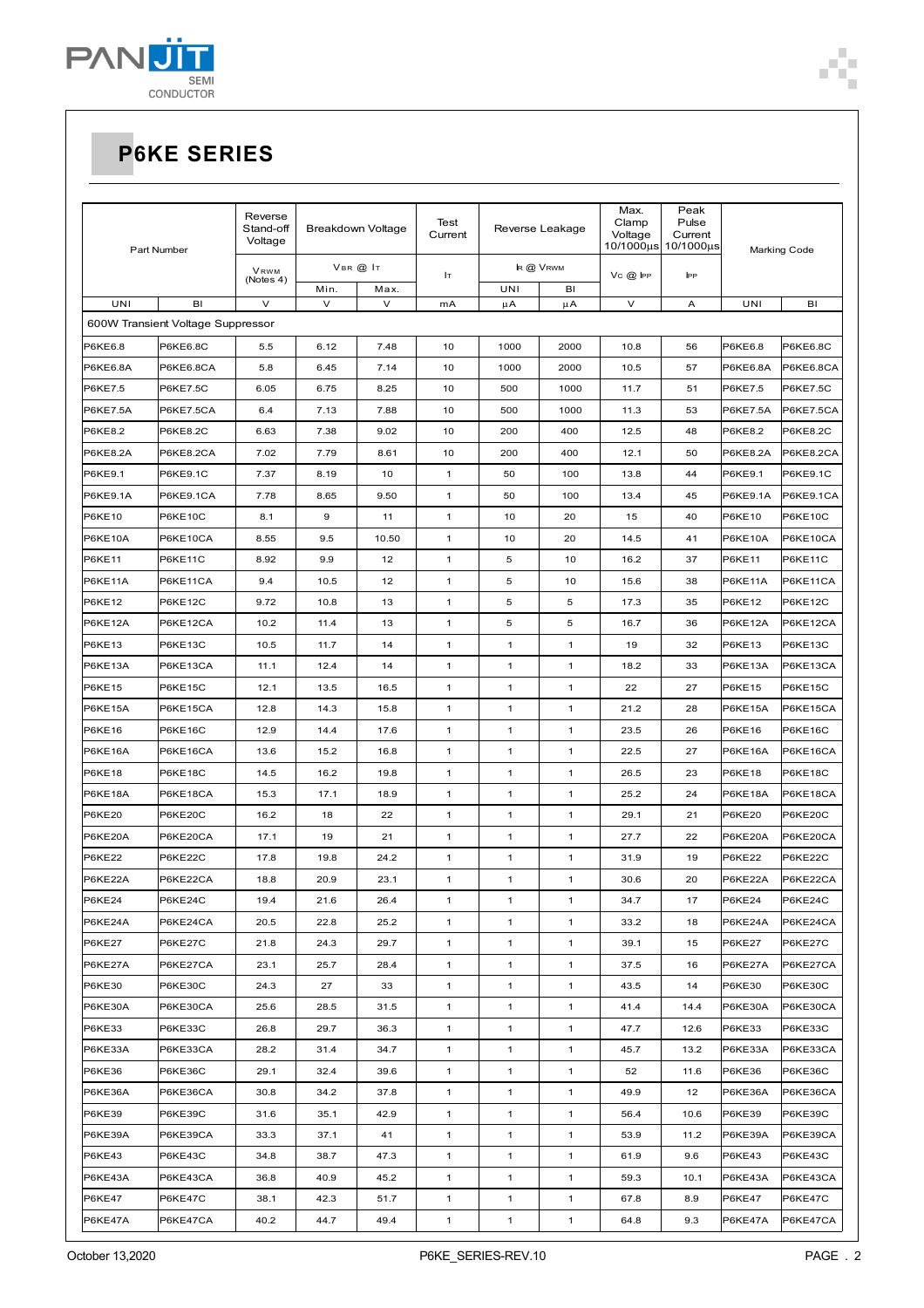

| Part Number     |                                   | Reverse<br>Stand-off<br>Breakdown Voltage<br>Voltage |                | Test<br>Reverse Leakage<br>Current |              | Max.<br>Clamp<br>Voltage<br>10/1000µs | Peak<br>Pulse<br>Current<br>10/1000us |        | <b>Marking Code</b> |                 |                    |
|-----------------|-----------------------------------|------------------------------------------------------|----------------|------------------------------------|--------------|---------------------------------------|---------------------------------------|--------|---------------------|-----------------|--------------------|
|                 |                                   | VRWM<br>(Notes 4)                                    |                | VBR @ IT                           | Iт           |                                       | IR @ VRWM                             | Vc@lPP | <b>IPP</b>          |                 |                    |
| UNI             | BI                                | $\vee$                                               | Min.<br>$\vee$ | Max.<br>$\vee$                     | mA           | UNI<br>μA                             | BI<br>μA                              | V      | Α                   | UNI             | BI                 |
|                 | 600W Transient Voltage Suppressor |                                                      |                |                                    |              |                                       |                                       |        |                     |                 |                    |
| P6KE51          | P6KE51C                           | 41.3                                                 | 45.9           | 56.1                               | $\mathbf{1}$ | $\overline{1}$                        | $\mathbf{1}$                          | 73.5   | 8.2                 | <b>P6KE51</b>   | P6KE51C            |
| P6KE51A         | P6KE51CA                          | 43.6                                                 | 48.5           | 53.6                               | 1            | $\mathbf{1}$                          | $\mathbf{1}$                          | 70.1   | 8.6                 | P6KE51A         | P6KE51CA           |
| P6KE56          | P6KE56C                           | 45.6                                                 | 50.4           | 61.6                               | 1            | $\mathbf{1}$                          | 1                                     | 80.5   | 7.4                 | <b>P6KE56</b>   | P6KE56C            |
| P6KE56A         | P6KE56CA                          | 47.8                                                 | 53.2           | 58.8                               | 1            | $\mathbf{1}$                          | $\mathbf{1}$                          | 77     | 7.8                 | P6KE56A         | P6KE56CA           |
| P6KE62          | P6KE62C                           | 50.2                                                 | 55.8           | 68.2                               | 1            | $\mathbf{1}$                          | $\mathbf{1}$                          | 89     | 6.8                 | P6KE62          | P6KE62C            |
| P6KE62A         | P6KE62CA                          | 53                                                   | 58.9           | 65.1                               | 1            | $\mathbf{1}$                          | 1                                     | 85     | 7.1                 | P6KE62A         | P6KE62CA           |
| <b>P6KE68</b>   | <b>P6KE68C</b>                    | 55.1                                                 | 61.2           | 74.8                               | 1            | $\mathbf{1}$                          | $\mathbf{1}$                          | 98     | 6.1                 | <b>P6KE68</b>   | <b>P6KE68C</b>     |
| P6KE68A         | P6KE68CA                          | 58.1                                                 | 64.6           | 71.4                               | 1            | $\mathbf{1}$                          | 1                                     | 92     | 6.5                 | P6KE68A         | P6KE68CA           |
| P6KE75          | P6KE75C                           | 60.7                                                 | 67.5           | 82.5                               | 1            | $\mathbf{1}$                          | $\mathbf{1}$                          | 108    | 5.5                 | <b>P6KE75</b>   | P6KE75C            |
| P6KE75A         | P6KE75CA                          | 64.1                                                 | 71.3           | 78.8                               | 1            | $\mathbf{1}$                          | 1                                     | 103    | 5.8                 | P6KE75A         | P6KE75CA           |
| <b>P6KE82</b>   | P6KE82C                           | 66.4                                                 | 73.8           | 90.2                               | $\mathbf{1}$ | $\mathbf{1}$                          | $\mathbf{1}$                          | 118    | 5.1                 | <b>P6KE82</b>   | P6KE82C            |
| P6KE82A         | P6KE82CA                          | 70.1                                                 | 77.9           | 86.1                               | 1            | $\mathbf{1}$                          | $\mathbf{1}$                          | 113    | 5.3                 | P6KE82A         | P6KE82CA           |
| <b>P6KE91</b>   | P6KE91C                           | 73.7                                                 | 81.9           | 100                                | 1            | $\mathbf{1}$                          | 1                                     | 131    | 4.5                 | <b>P6KE91</b>   | P6KE91C            |
| P6KE91A         | P6KE91CA                          | 77.8                                                 | 86.5           | 95.5                               | 1            | $\mathbf{1}$                          | $\mathbf{1}$                          | 125    | 4.8                 | P6KE91A         | P6KE91CA           |
| P6KE100         | P6KE100C                          | 81                                                   | 90             | 110                                | $\mathbf{1}$ | $\mathbf{1}$                          | 1                                     | 144    | 4.2                 | P6KE100         | P6KE100C           |
| P6KE100A        | P6KE100CA                         | 85.5                                                 | 95             | 105                                | $\mathbf{1}$ | $\mathbf{1}$                          | $\mathbf{1}$                          | 137    | 4.4                 | P6KE100A        | P6KE100CA          |
| P6KE110         | P6KE110C                          | 89.2                                                 | 99             | 121                                | 1            | $\mathbf{1}$                          | $\mathbf{1}$                          | 158    | 3.8                 | P6KE110         | P6KE110C           |
| P6KE110A        | <b>P6KE110CA</b>                  | 94                                                   | 105            | 116                                | 1            | $\mathbf{1}$                          | $\mathbf{1}$                          | 152    | 4                   | P6KE110A        | <b>P6KE110CA</b>   |
| P6KE120         | P6KE120C                          | 97.2                                                 | 108            | 132                                | 1            | $\mathbf{1}$                          | $\mathbf{1}$                          | 173    | 3.5                 | P6KE120         | P6KE120C           |
| P6KE120A        | P6KE120CA                         | 102                                                  | 114            | 126                                | $\mathbf{1}$ | $\overline{1}$                        | $\mathbf{1}$                          | 165    | 3.6                 | P6KE120A        | P6KE120CA          |
| P6KE130         | P6KE130C                          | 105                                                  | 117            | 143                                | 1            | $\mathbf{1}$                          | $\mathbf{1}$                          | 187    | 3.2                 | P6KE130         | P6KE130C           |
| P6KE130A        | P6KE130CA                         | 111                                                  | 124            | 137                                | 1            | $\mathbf{1}$                          | 1                                     | 179    | 3.3                 | P6KE130A        | P6KE130CA          |
| P6KE150         | P6KE150C                          | 121                                                  | 135            | 165                                | 1            | $\mathbf{1}$                          | $\mathbf{1}$                          | 215    | 2.8                 | P6KE150         | P6KE150C           |
| P6KE150A        | P6KE150CA                         | 128                                                  | 143            | 158                                | 1            | $\mathbf{1}$                          | $\mathbf{1}$                          | 207    | 2.9                 | P6KE150A        | <b>P6KE150CA</b>   |
| P6KE160         | <b>P6KE160C</b>                   | 130                                                  | 144            | 176                                | 1            | $\mathbf{1}$                          | $\mathbf{1}$                          | 230    | 2.6                 | P6KE160         | P6KE160C           |
| P6KE160A        | P6KE160CA                         | 136                                                  | 152            | 168                                | 1            | $\mathbf{1}$                          | $\mathbf{1}$                          | 219    | 2.7                 | P6KE160A        | <b>P6KE160CA</b>   |
| P6KE170         | P6KE170C                          | 138                                                  | 153            | 187                                | 1            | $\mathbf{1}$                          | 1                                     | 244    | 2.5                 | P6KE170         | P6KE170C           |
| <b>P6KE170A</b> | <b>P6KE170CA</b>                  | 145                                                  | 162            | 179                                | 1            | 1                                     | 1                                     | 234    | 2.6                 |                 | P6KE170A P6KE170CA |
| P6KE180         | P6KE180C                          | 146                                                  | 162            | 198                                | 1            | $\mathbf{1}$                          | 1                                     | 258    | 2.3                 | P6KE180         | P6KE180C           |
| P6KE180A        | P6KE180CA                         | 154                                                  | 171            | 189                                | $\mathbf{1}$ | $\mathbf{1}$                          | $\mathbf{1}$                          | 246    | 2.4                 | P6KE180A        | <b>P6KE180CA</b>   |
| P6KE200         | P6KE200C                          | 162                                                  | 180            | 220                                | $\mathbf{1}$ | $\mathbf{1}$                          | $\mathbf{1}$                          | 287    | 2.1                 | P6KE200         | P6KE200C           |
| <b>P6KE200A</b> | P6KE200CA                         | 171                                                  | 190            | 210                                | $\mathbf{1}$ | $\mathbf{1}$                          | 1                                     | 274    | 2.2                 | <b>P6KE200A</b> | <b>P6KE200CA</b>   |
| P6KE220         | P6KE220C                          | 175                                                  | 198            | 242                                | $\mathbf{1}$ | $\mathbf{1}$                          | $\mathbf{1}$                          | 344    | 1.8                 | P6KE220         | <b>P6KE220C</b>    |
| <b>P6KE220A</b> | P6KE220CA                         | 185                                                  | 209            | 231                                | $\mathbf{1}$ | $\mathbf{1}$                          | $\mathbf{1}$                          | 328    | 1.9                 | P6KE220A        | P6KE220CA          |
| P6KE250         | P6KE250C                          | 202                                                  | 225            | 275                                | $\mathbf{1}$ | $\mathbf{1}$                          | $\mathbf{1}$                          | 360    | 1.7                 | P6KE250         | P6KE250C           |
| P6KE250A        | P6KE250CA                         | 214                                                  | 237            | 263                                | $\mathbf{1}$ | $\mathbf{1}$                          | 1                                     | 344    | 1.8                 | <b>P6KE250A</b> | <b>P6KE250CA</b>   |
| P6KE300         | P6KE300C                          | 243                                                  | 270            | 330                                | $\mathbf{1}$ | $\mathbf{1}$                          | $\mathbf{1}$                          | 430    | 1.4                 | P6KE300         | P6KE300C           |
| P6KE300A        | P6KE300CA                         | 256                                                  | 285            | 315                                | $\mathbf{1}$ | $\mathbf{1}$                          | $\mathbf{1}$                          | 414    | 1.5                 | P6KE300A        | <b>P6KE300CA</b>   |
| P6KE350         | P6KE350C                          | 284                                                  | 315            | 385                                | $\mathbf{1}$ | $\mathbf{1}$                          | $\mathbf{1}$                          | 504    | 1.2                 | P6KE350         | P6KE350C           |
| P6KE350A        | P6KE350CA                         | 300                                                  | 332            | 368                                | $\mathbf{1}$ | $\mathbf{1}$                          | 1                                     | 482    | 1.3                 | P6KE350A        | P6KE350CA          |
| P6KE400         | P6KE400C                          | 324                                                  | 360            | 440                                | $\mathbf{1}$ | $\mathbf{1}$                          | 1                                     | 574    | 1.05                | P6KE400         | P6KE400C           |
| <b>P6KE400A</b> | P6KE400CA                         | 342                                                  | 380            | 420                                | $\mathbf{1}$ | $\mathbf{1}$                          | $\mathbf{1}$                          | 548    | 1.1                 | P6KE400A        | <b>P6KE400CA</b>   |
| P6KE440         | <b>P6KE440C</b>                   | 356                                                  | 396            | 484                                | $\mathbf{1}$ | $\mathbf{1}$                          | $\mathbf{1}$                          | 631    | 0.99                | P6KE440         | P6KE440C           |
| <b>P6KE440A</b> | P6KE440CA                         | 376                                                  | 418            | 462                                | $\mathbf{1}$ | $\mathbf{1}$                          | $\mathbf{1}$                          | 600    | 1.04                | P6KE440A        | P6KE440CA          |

T. Ė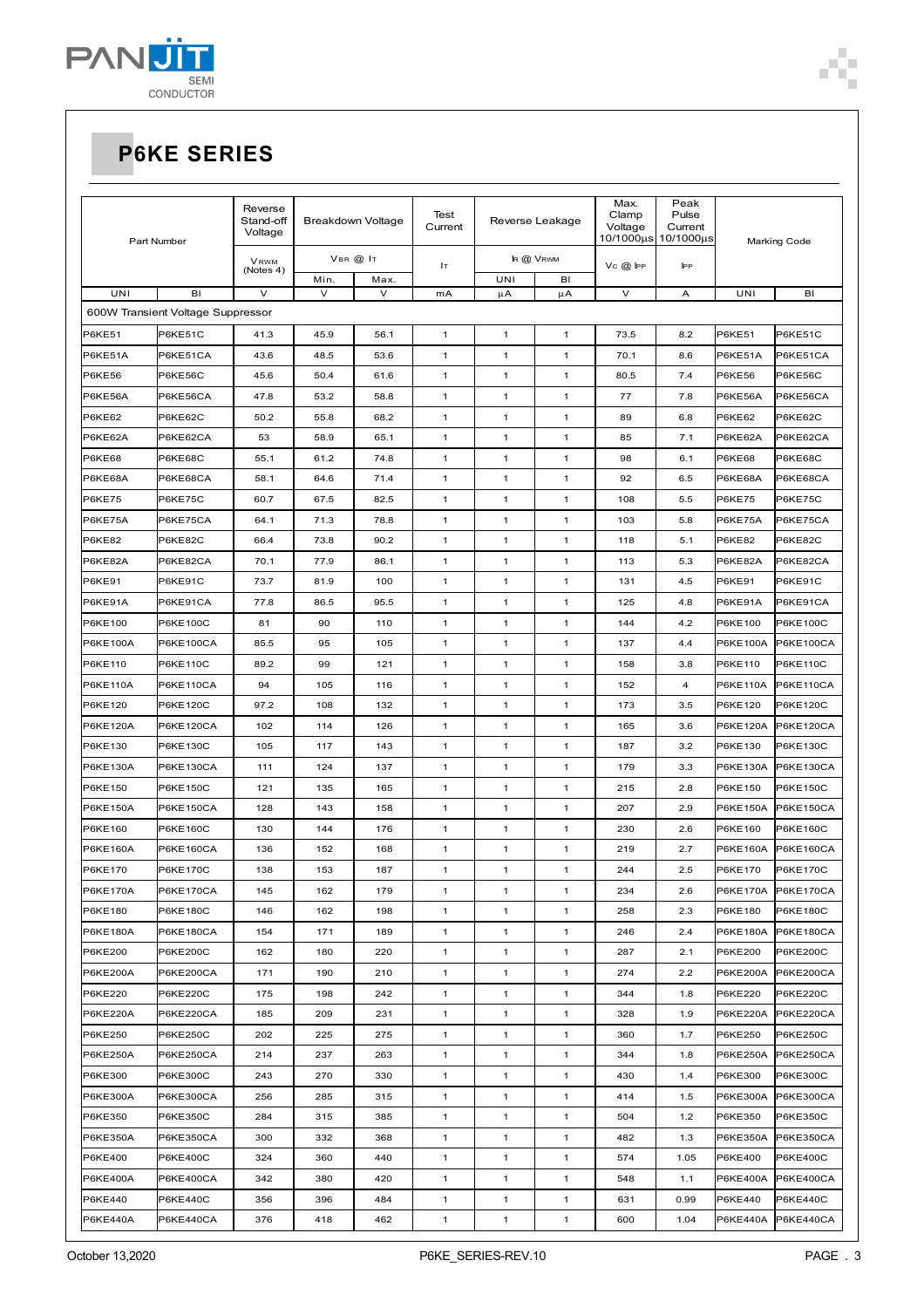

| Part Number                       |                 | Reverse<br>Stand-off<br>Voltage |               | <b>Breakdown Voltage</b> | Test<br>Current | Reverse Leakage |    | Max.<br>Clamp<br>Voltage<br>10/1000us | Peak<br>Pulse<br>Current<br>10/1000us | Marking Code |                  |
|-----------------------------------|-----------------|---------------------------------|---------------|--------------------------|-----------------|-----------------|----|---------------------------------------|---------------------------------------|--------------|------------------|
|                                   |                 | <b>VRWM</b><br>(Notes 4)        | $V$ BR $@$ IT |                          | Iт              | <b>k @ VRWM</b> |    | $V_C$ $\oslash$ IPP                   | $_{\rm PP}$                           |              |                  |
|                                   | Min.            |                                 | Max.          |                          | UNI             | BI              |    |                                       |                                       |              |                  |
| UNI                               | BI              | $\checkmark$                    | $\checkmark$  | $\checkmark$             | mA              | μA              | μA | $\checkmark$                          | Α                                     | UNI          | BI               |
| 600W Transient Voltage Suppressor |                 |                                 |               |                          |                 |                 |    |                                       |                                       |              |                  |
| <b>P6KE480</b>                    | P6KE480C        | 389                             | 432           | 528                      |                 |                 |    | 691                                   | 0.87                                  | P6KE480      | <b>P6KE480C</b>  |
| <b>P6KE480A</b>                   | P6KE480CA       | 408                             | 456           | 504                      | 1               | и               |    | 658                                   | 0.91                                  | P6KE480A     | <b>P6KE480CA</b> |
| <b>P6KE550</b>                    | <b>P6KE550C</b> | 445.5                           | 495           | 605                      |                 |                 |    | 792                                   | 0.76                                  | P6KE550      | <b>P6KE550C</b>  |
| P6KE550A                          | P6KE550CA       | 467.5                           | 522.5         | 577.5                    |                 |                 |    | 753.5                                 | 0.8                                   | P6KE550A     | P6KE550CA        |

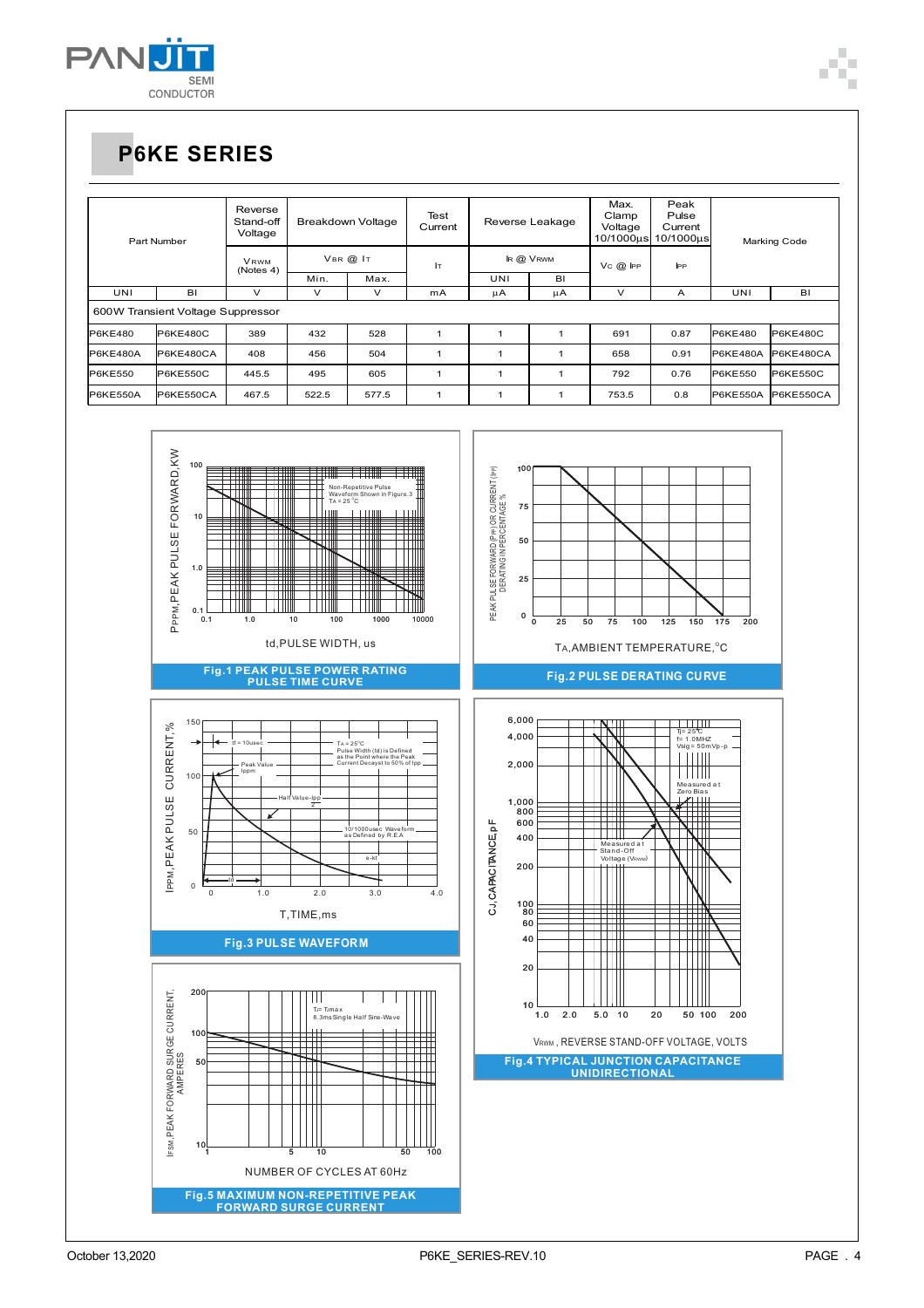

### **Part No.\_packing code\_Version**

P6KE6.8\_AY\_00001 P6KE6.8\_AY\_10001 P6KE6.8\_B0\_00001 P6KE6.8\_B0\_10001 P6KE6.8\_R2\_00001 P6KE6.8\_R2\_10001

### **For example :**

# **RB500V-40\_R2\_00001 Part No.**



|                                                |                      | <b>Version Code XXXXX</b>                |                |                                                      |   |                                       |
|------------------------------------------------|----------------------|------------------------------------------|----------------|------------------------------------------------------|---|---------------------------------------|
| <b>Packing type</b>                            | 1 <sup>st</sup> Code | <b>Packing size code</b>                 |                | 2 <sup>nd</sup> Code HF or RoHS 1 <sup>st</sup> Code |   | 2 <sup>nd</sup> ~5 <sup>th</sup> Code |
| <b>Tape and Ammunition Box</b><br>(T/B)        | A                    | N/A                                      | 0              | <b>HF</b>                                            | 0 | serial number                         |
| <b>Tape and Reel</b><br>(T/R)                  | R                    | 7"                                       |                | <b>RoHS</b>                                          | 1 | serial number                         |
| <b>Bulk Packing</b><br>(B/P)                   | B                    | 13"                                      | $\overline{2}$ |                                                      |   |                                       |
| <b>Tube Packing</b><br>(T/P)                   | т                    | 26mm                                     | X              |                                                      |   |                                       |
| <b>Tape and Reel (Right Oriented)</b><br>(TRR) | $\mathbf{s}$         | 52mm                                     | Υ              |                                                      |   |                                       |
| <b>Tape and Reel (Left Oriented)</b><br>(TRL)  |                      | <b>PANASERT T/B CATHODE UP</b><br>(PBCU) | U              |                                                      |   |                                       |
| <b>FORMING</b>                                 | F                    | PANASERT T/B CATHODE DOWN<br>(PBCD)      | D              |                                                      |   |                                       |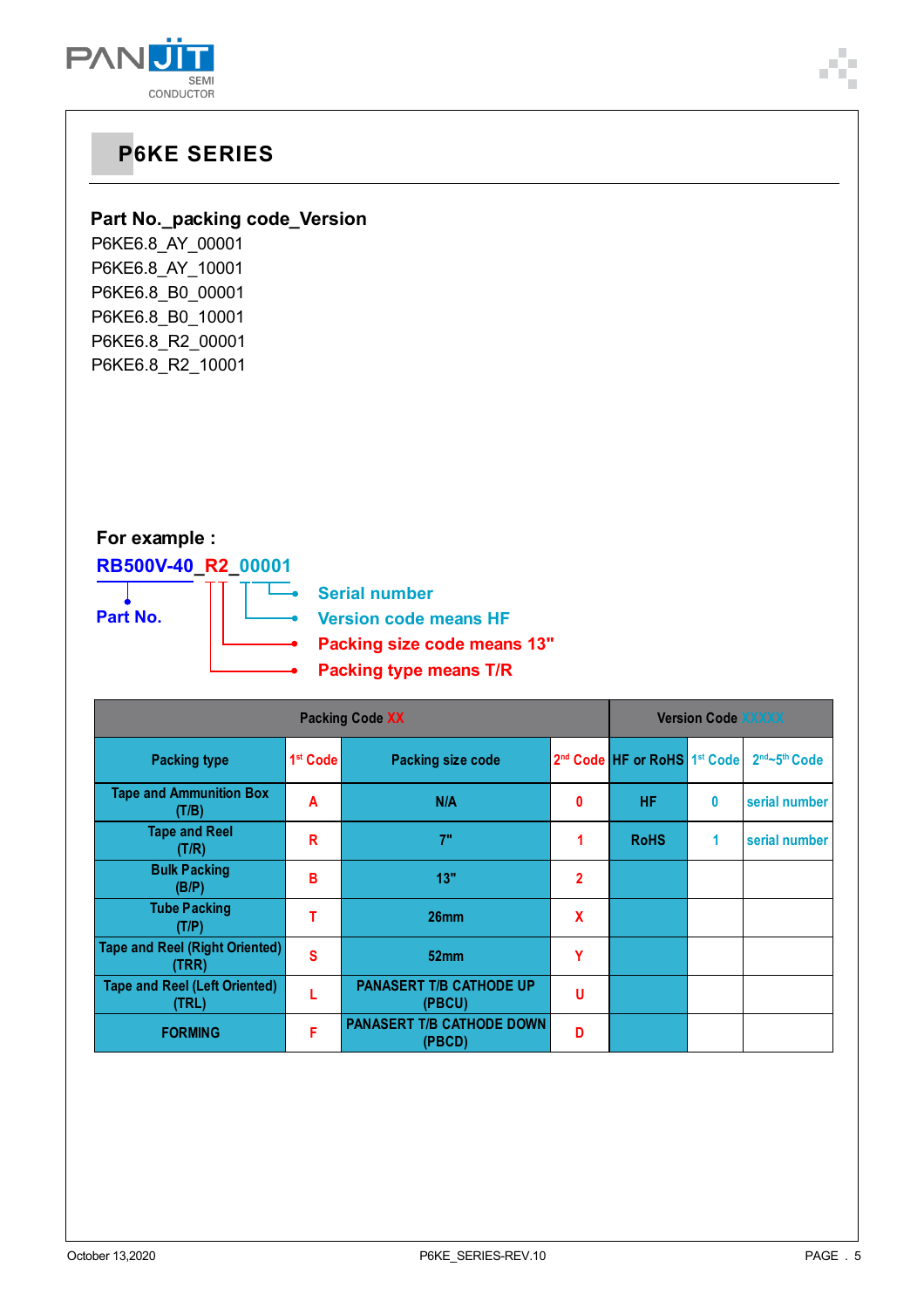

## **Disclaimer**

- Reproducing and modifying information of the document is prohibited without permission from Panjit International Inc..
- Panjit International Inc. reserves the rights to make changes of the content herein the document anytime without notification. Please refer to our website for the latest document.
- Panjit International Inc. disclaims any and all liability arising out of the application or use of any product including damages incidentally and consequentially occurred.
- Panjit International Inc. does not assume any and all implied warranties, including warranties of fitness for particular purpose, non-infringement and merchantability.
- Applications shown on the herein document are examples of standard use and operation. Customers are responsible in comprehending the suitable use in particular applications. Panjit International Inc. makes no representation or warranty that such applications will be suitable for the specified use without further testing or modification.
- The products shown herein are not designed and authorized for equipments requiring high level of reliability or relating to human life and for any applications concerning life-saving or life-sustaining, such as medical instruments, transportation equipment, aerospace machinery et cetera. Customers using or selling these products for use in such applications do so at their own risk and agree to fully indemnify Panjit International Inc. for any damages resulting from such improper use or sale.
- Since Panjit uses lot number as the tracking base, please provide the lot number for tracking when complaining.